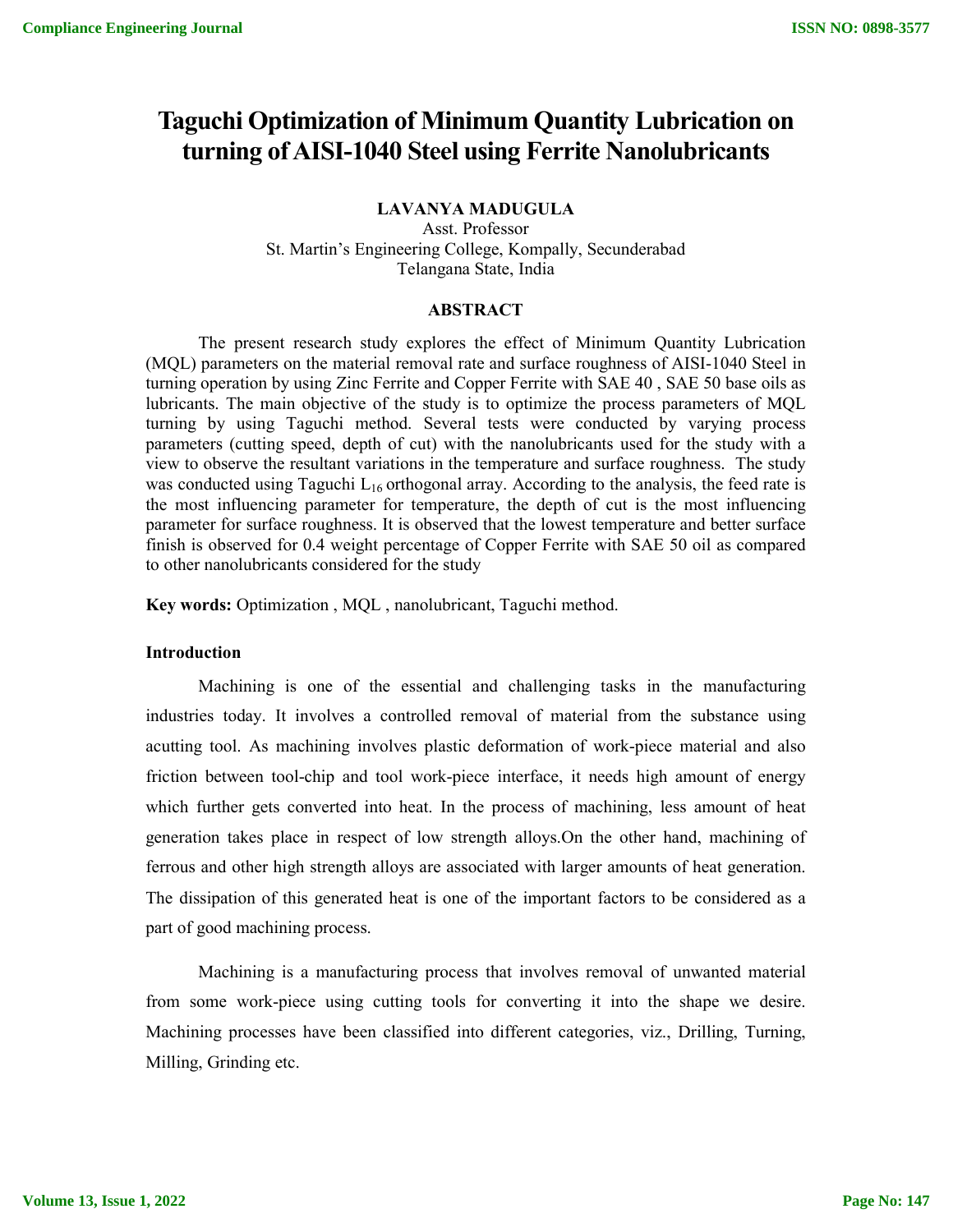In traditional flood cooling, there are some negative impacts such as disposal of cutting fluid, cost of cutting fluid, spreading of cutting fluid around the machine, harmful residuals, disposal of wet chips and less visibility. MQL technique has been proved an alternative to overcome these deficiencies.

#### **Literature Review**

**Mao et al.** [1] has carried out an experiment in order to investigate the suspension stability of  $A<sub>12</sub>O<sub>3</sub>$  nanoparticles with MQL technique in grinding. The obtained results indicate that  $Al_2O_3$  nanoparticles have got poor suspension stability in short-time ultrasonic vibration. It has claimed that suspension stability of  $A\ell_2O_3$  nanoparticles can be improved by using 0.5% concentration and running the ultrasonic vibrator at least for one hour. **Yildirim C.V. et al.** [2] conducted a study on the development of nano-MQL by adding hBN nanoparticles compared to pure MQL and dry machining in turning of Inconel 625. Tool life, surface roughness and tool-chip interface temperature were analyzed. Wear mechanisms were evaluated using SEM photographs. The results showed that 0.5 vol.% hBN nanofluids have produced promising results for low tool wear and roughness. The results also showed high tool life with nanoparticulate MQL as compared to pure MQL and dry machining in turning of Inconel 625.

In a study conducted by Darshan, C et al. [3], it is reported that Nickel (Ni)-based alloys have become widely accepted materials for the manufacture of critical parts owing to their exceptional characteristics such as high creep, good rupture strength, and resistance to corrosion and oxidation. Due to excellent fatigue strength and possession of yield strength at high temperature and pressure (600 ◦C, 1000 MPa), Ni alloys are used in the manufacturing of aero-engines, turbine blades, nuclear reactors and in chemical industries, where there is a requirement for use of cyclic loads and high temperatures. Thakur and Gangopadhyay [4] have examined an aero-engine consisting of 50% Ni alloy in weight, due to its high thermal stability in severe environments. In the experiment conducted by Behera, B.C. et al.[5], it is reported that Ni alloys are ductile materials under cryogenic temperature because of their face-cantered cubic (FCC) structure; and hence they used Ni alloys in cryogenic tanks as superconducting materials, and in rocket motor casings. Ni-based alloys have several grades such as Inconel-718, FGH-95, ME-16, IN-100, Inconel-800, and Inconel-825. The experiments conducted by Gurraj et al. [6] revealed that Inconel-800 is a Fe–Ni–Cr alloy that offers adequate resistance to oxidation, and carburization even at elevated temperatures with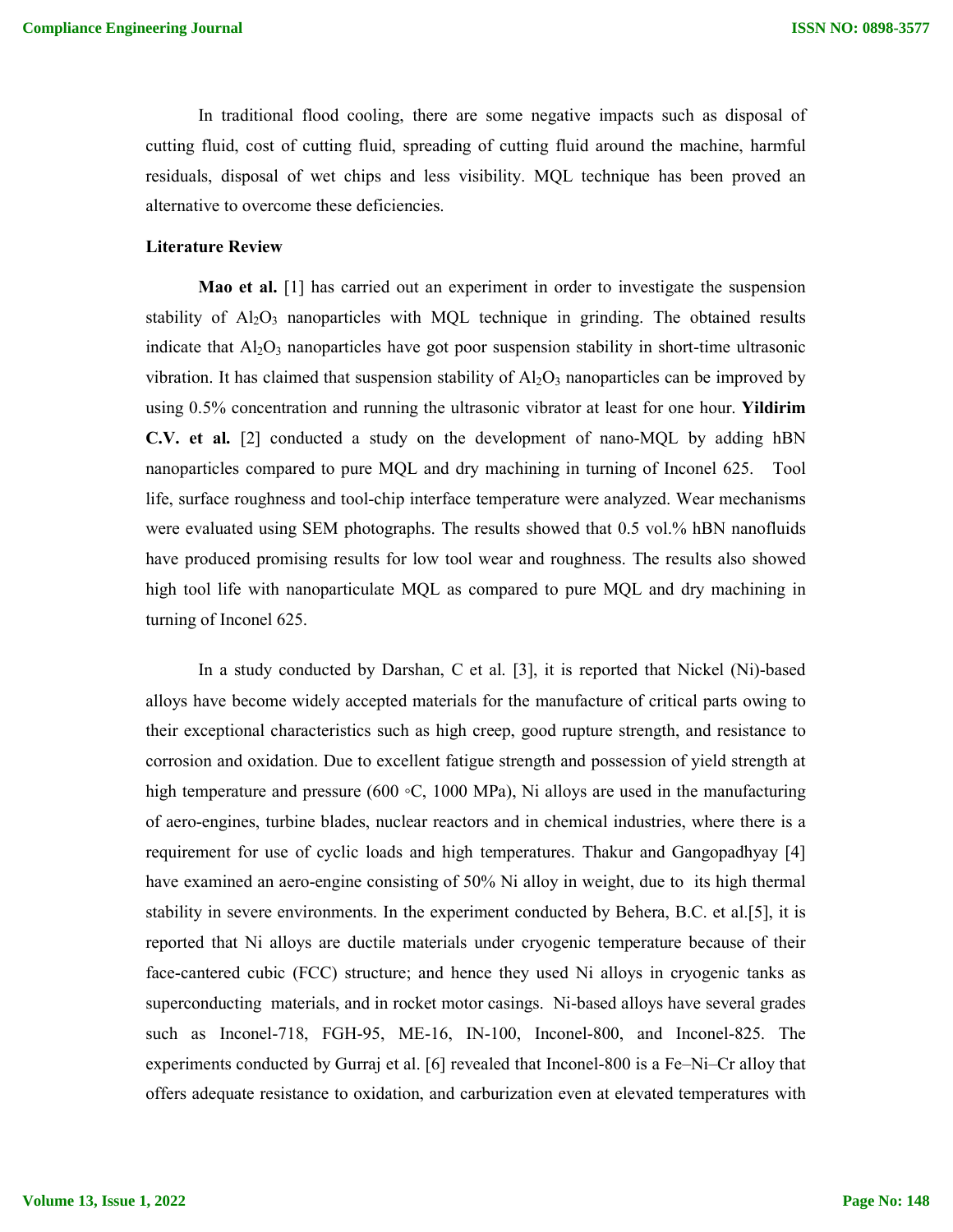moderate strength. M'Saoubi, R. et al.[7] reported that it is highly desirable for the manufacturing of high temperature equipment which is resistant to chloride stress corrosion cracking and shows high creep and stress rupture characteristics in the temperature range of 594–983 ◦C. ISSN NO: 0898-3577<br>
moderate strength. M'Saoubi, R. et al.[7] reported that it is highly desirable for the<br>
manufacturing of high temperature equipment which is resistant to chloride stress corrosion<br>
cracking and shows hi

## **Experimental Results**

In the present investigation, the influence of different weight percentages of zinc ferrite and copper ferrite nanoparticles along with SAE 40 and SAE 50 base oils when used ferrite and copper ferrite nanoparticles along with SAE 40 and SAE 50 base oils when used<br>as a lubricant in turning of AISI 1040 steel, was studied. The variation of temperatures and surface roughness were studied during the experimentation.



Fig. Experimental set up of MQL on the lathe

The results of temperature and surface roughness were observed as below.

| Sample         | <b>Feed rate</b> | <b>Depth of cut</b> | <b>Temperature</b> |
|----------------|------------------|---------------------|--------------------|
| S <sub>1</sub> | 0.14             | 0.25                | 109                |
| S <sub>1</sub> | 0.15             | 0.5                 | 120                |
| S <sub>1</sub> | 0.16             | 0.75                | 145                |
| S <sub>1</sub> | 0.17             | 1                   | 155                |
| S <sub>2</sub> | 0.14             | 0.5                 | 109                |
| S <sub>2</sub> | 0.15             | 0.25                | 110                |
| S <sub>2</sub> | 0.16             | 1                   | 135                |
| S <sub>2</sub> | 0.17             | 0.75                | 132                |
| S <sub>3</sub> | 0.14             | 0.75                | 110                |
| S3             | 0.15             | 1                   | 128                |
| S <sub>3</sub> | 0.16             | 0.25                | 116                |
| S <sub>3</sub> | 0.17             | 0.5                 | 119                |
| S <sub>4</sub> | 0.14             | ı                   | 110                |
| S <sub>4</sub> | 0.15             | 0.75                | 115                |
| S <sub>4</sub> | 0.16             | 0.5                 | 116                |
| <b>S4</b>      | 0.17             | 0.25                | 117                |

**Temperature v v/s Sample, Feed rate, Depth of cut**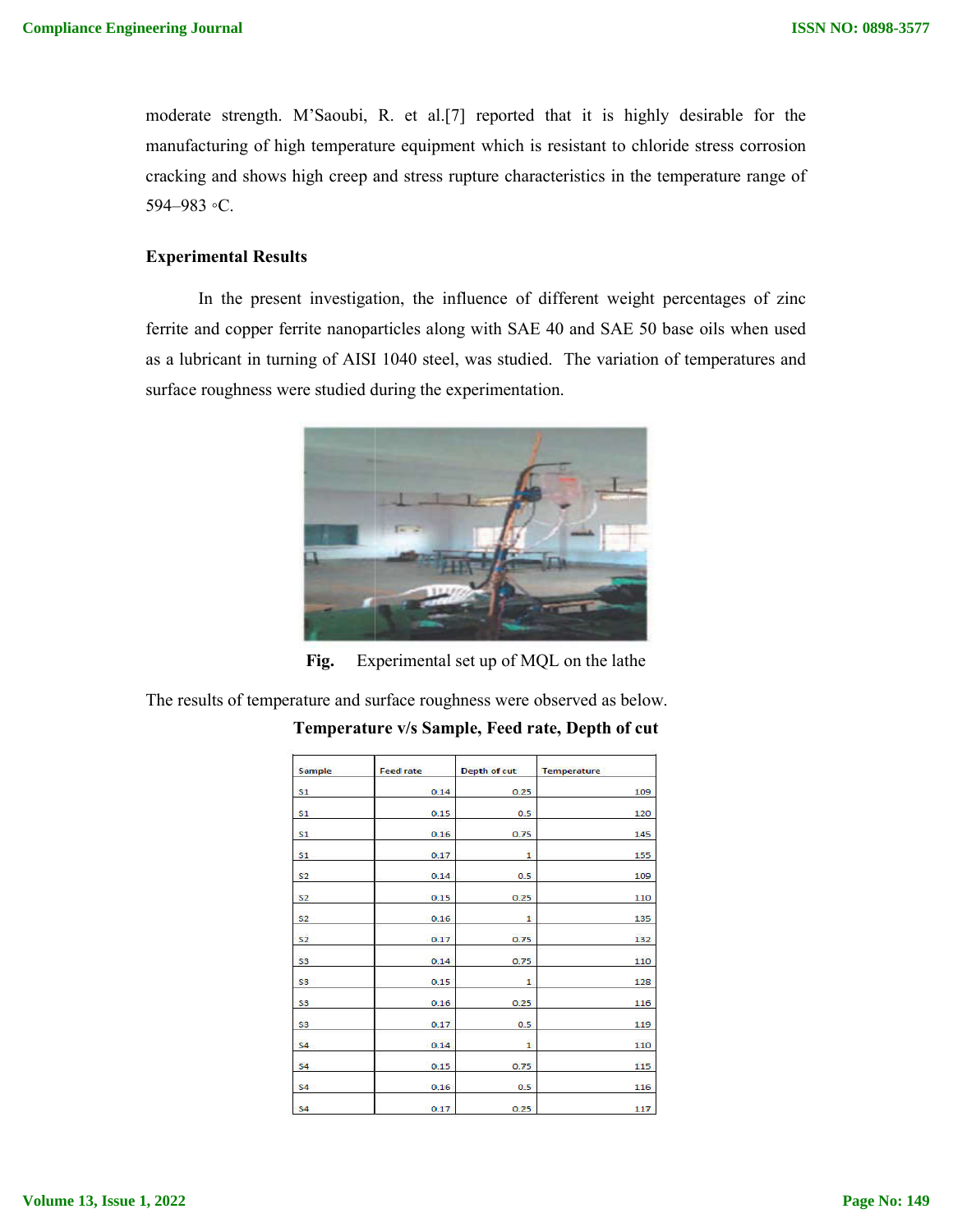| Sample         | Depth of cut | <b>Surface roughness</b> |  |
|----------------|--------------|--------------------------|--|
| S <sub>1</sub> | 0.25         | 4.18                     |  |
| S <sub>1</sub> | 0.5          | 5                        |  |
| S <sub>1</sub> | 0.75         | 6.12                     |  |
| S1             | $\mathbf{1}$ | 7.45                     |  |
| S <sub>2</sub> | 0.25         | 3.8                      |  |
| <b>S2</b>      | 0.5          | 4.5                      |  |
| S2             | 0.75         | 5.61                     |  |
| <b>S2</b>      | 1            | 6.31                     |  |
| S <sub>3</sub> | 0.25         | 3.5                      |  |
| S <sub>3</sub> | 0.5          | 4                        |  |
| S <sub>3</sub> | 0.75         | 5                        |  |
| S3             | 1            | 5.3                      |  |
| S <sub>4</sub> | 0.25         | 3                        |  |
| S <sub>4</sub> | 0.5          | 3.9                      |  |
| S <sub>4</sub> | 0.75         | 4.5                      |  |
| S <sub>4</sub> | 1            | 5                        |  |

Surface roughness **v/s Sample, Depth of cut** 

## **Optimization of MQL parameters by using Taguchi method parameters**

**Barman, P.** [8] opined that Taguchi methods are the statistical methods that are developed recently; and applied to engineering, biotechnology, marketing and advertising. developed recently; and applied to engineering, biotechnology, marketing and advertising.<br>The work of Taguchi includes three principal contributions to statistics - a specific loss function, i.e. Taguchi loss function, the philosophy of off-line quality control; and innovations in the design of experiments. Taguchi philosophies are mostly used in engineering optimization processes. It should be carried in three step approach i.e. system design, parameter design and tolerance design. The system design involves scientific and engineering principles and used to know how they are used to create a prototype of the product that will meet functional requirements. In case of Parameter design, the settings of process parameter values for improving performance characteristics are to be opti Roshan R. Nikule [9] stated that Taguchi design also defined a performance measure known as the signal to noise ratio (S/N) and aims to maximize it by selecting parameter levels properly. principal contributions to statistics - a specific loss<br>the philosophy of off-line quality control; and<br>ments. Taguchi philosophies are mostly used in<br>should be carried in three step approach i.e. system<br>e design. The syst ISSN NO: 0898-3577<br> **a**<br> **Solution**<br> **Also a**<br> **Example System Section**<br> **ALSO 35**<br> **ALSO 35**<br> **ALSO 36**<br> **ALSO 36**<br> **ALSO 36**<br> **ALSO 36**<br> **ALSO 36**<br> **ALSO 36**<br> **ALSO 4**<br> **EXA 36**<br> **ALSO 36**<br> **ALSO 4**<br> **EXA 36**<br> **EXA 36**<br>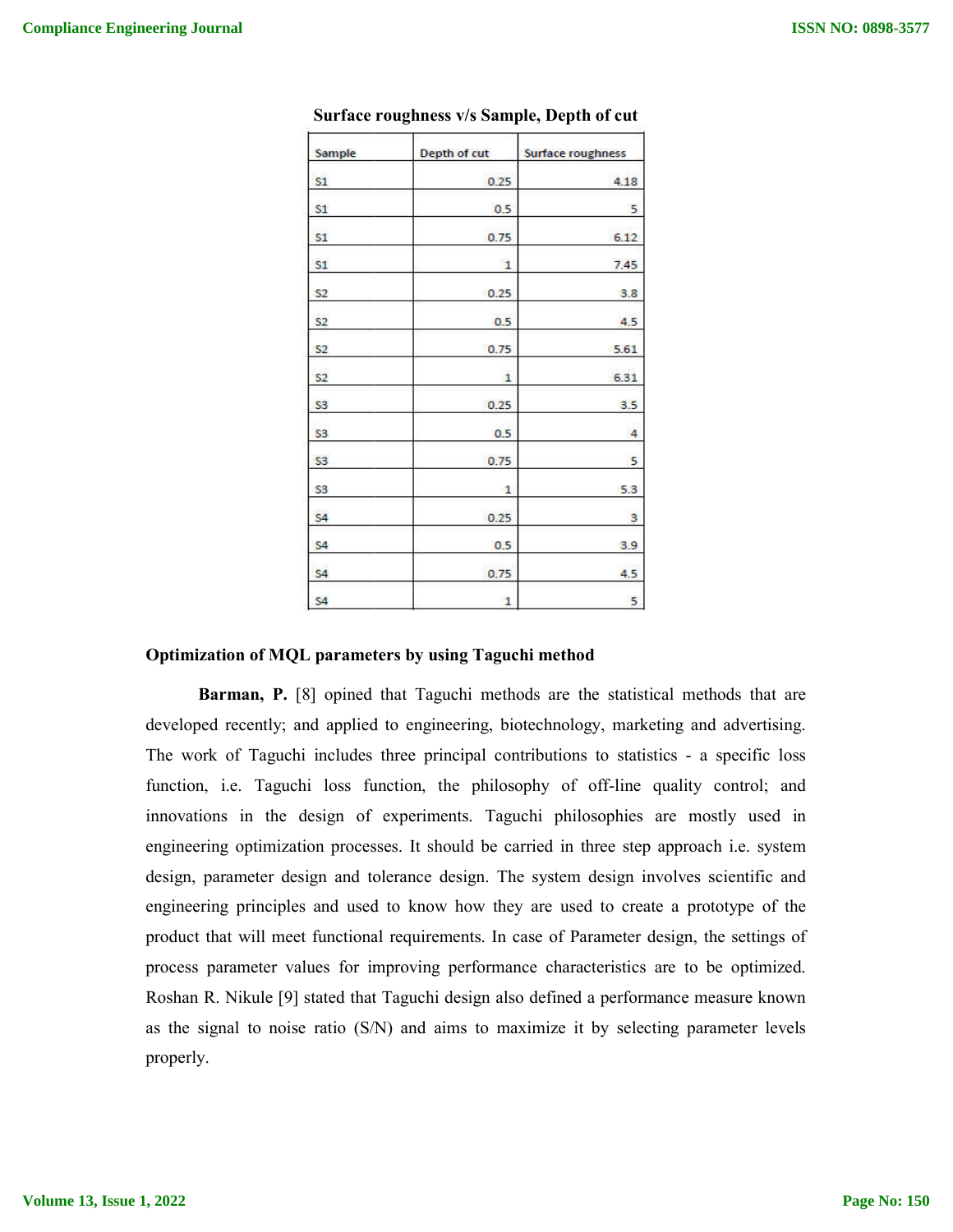## **Temperature versus sample, Feed rate, Depth of cut**

#### **Taguchi Orthogonal Array Design for Temperature**

| eering Journal         |                              |                                                        |            | <b>ISSN NO: 0898-3577</b>                                                                                      |
|------------------------|------------------------------|--------------------------------------------------------|------------|----------------------------------------------------------------------------------------------------------------|
|                        | Nominal is the best:         | $S/NT = 10 \log(\frac{\hat{y}}{s^2})$                  |            |                                                                                                                |
|                        |                              | Larger is the better (maximize):                       |            |                                                                                                                |
|                        |                              | S/NL=-10log $1/\frac{1}{v}\sum_{i}^{n}\frac{1}{vi^2}$  |            |                                                                                                                |
|                        |                              |                                                        |            |                                                                                                                |
|                        |                              | Smaller is better (minimize):                          |            |                                                                                                                |
|                        |                              | S/NS= -10log $1/y \frac{1}{v} \sum_{i=1}^{n} 1yi^2$    |            |                                                                                                                |
|                        | and y is the observed data.  |                                                        |            | where $\hat{y}$ the average of observed data is, $\hat{y}$ /s2 is the variance of y, n the no. of observations |
|                        |                              | Temperature versus sample, Feed rate, Depth of cut     |            |                                                                                                                |
|                        |                              |                                                        |            | The following figures indicate the validation of experimental results obtained in                              |
|                        | respect of Temperature.      |                                                        |            |                                                                                                                |
|                        |                              | <b>Taguchi Orthogonal Array Design for Temperature</b> |            |                                                                                                                |
|                        |                              | Taguchi Orthogonal Array Design                        |            |                                                                                                                |
| $L16(4**3)$            |                              |                                                        |            |                                                                                                                |
| Factors: 3<br>Runs: 16 |                              |                                                        |            |                                                                                                                |
| 123                    | Columns of $L16(4**5)$ Array |                                                        |            |                                                                                                                |
|                        |                              | (a) Response Table for Means                           |            |                                                                                                                |
|                        |                              |                                                        | Depth      |                                                                                                                |
| Level                  |                              | sample Feed rate                                       | of cut     |                                                                                                                |
| $\mathbf 1$            | 132.3                        | 109.5                                                  | 113.0      |                                                                                                                |
| 2                      | 121.5                        | 118.3                                                  | 116.0      |                                                                                                                |
| 3                      | 118.3                        | 128.0                                                  | 125.5      |                                                                                                                |
| 4                      | 114.5                        | 130.8                                                  | 132.0      |                                                                                                                |
| Delta                  | 17.8                         | 21.3                                                   | 19.0       |                                                                                                                |
| Rank                   | $\mathfrak{Z}$               | 1                                                      | $\sqrt{2}$ |                                                                                                                |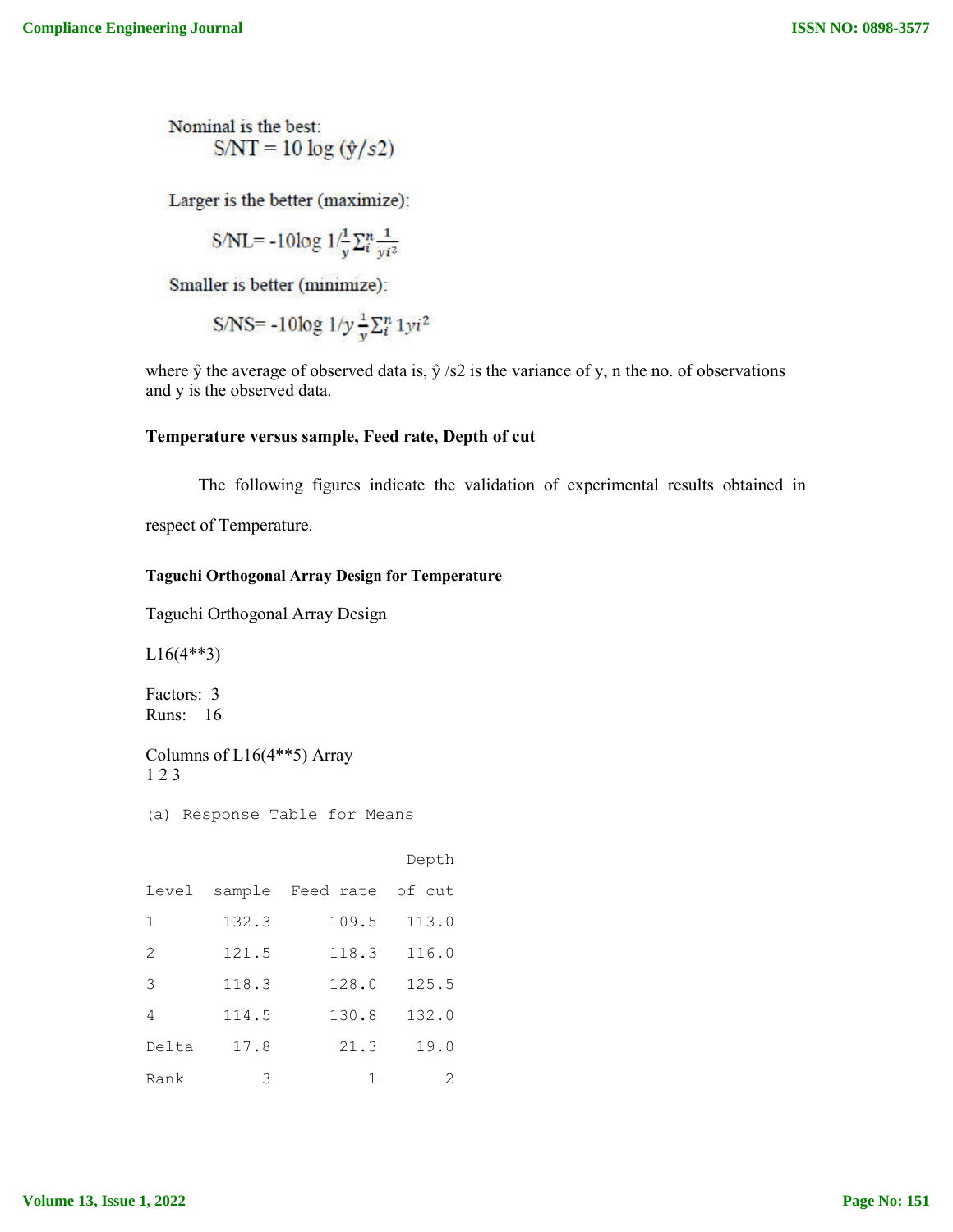

#### Main Effects Plot for Mean**s**

(b) Response Table for Signal to Noise Ratios

Smaller is better

|       |          |                         | Depth            |
|-------|----------|-------------------------|------------------|
| Level |          | sample Feed rate of cut |                  |
| 1     | $-42.34$ |                         | $-40.79 - 41.06$ |
| 2     | $-41.65$ | $-41.44 - 41.28$        |                  |
| 3     | $-41.44$ | $-42.10$                | $-41.92$         |
| 4     | $-41.17$ | $-42.27$                | $-42.35$         |
| Delta | 1.17     | 1.49                    | 1.29             |
| Rank  | 3        | 1                       | 2                |



Main Effects Plot for S/N ratios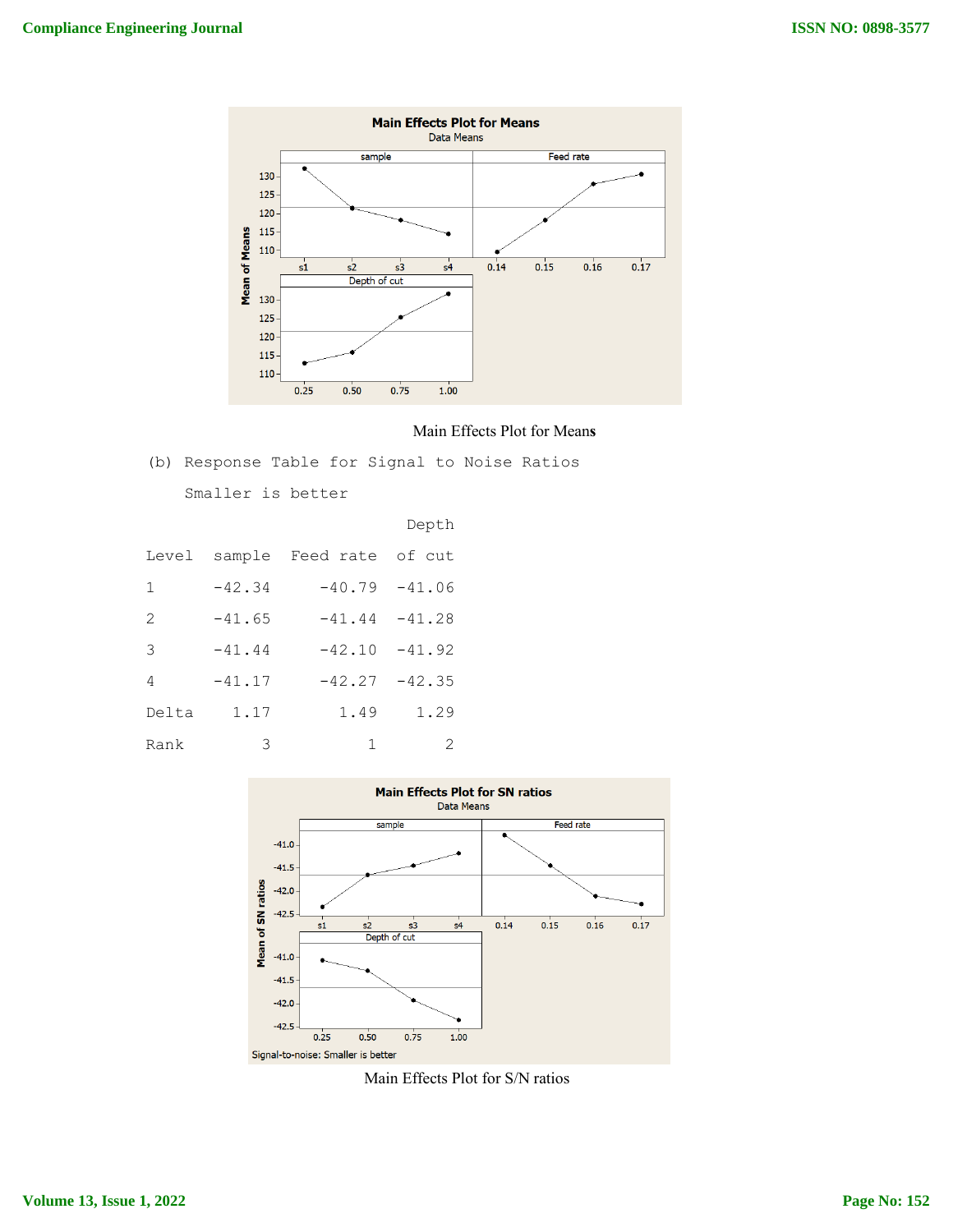## **(v) Surface roughness versus Sample, Depth of cut**

The following figures 6.5(a) & 6.5(b) indicate the validation of experimental results obtained

in respect of Surface Roughness (See table-110 in the Annexure)

## **Taguchi Orthogonal Array Design for Surface Roughness**

```
Taguchi Orthogonal Array Design
L16(4**2)
Factors: 2
Runs: 16
Columns of L16(4**5) Array
1 2
(a) Response Table for Means
              depth
Level sample of cut
1 5.688 3.620
2 5.055 4.350
3 4.450 5.308
4 4.100 6.015
Delta 1.587 2.395
Rank 2 1
```


Main Effects Plot for Mean**s**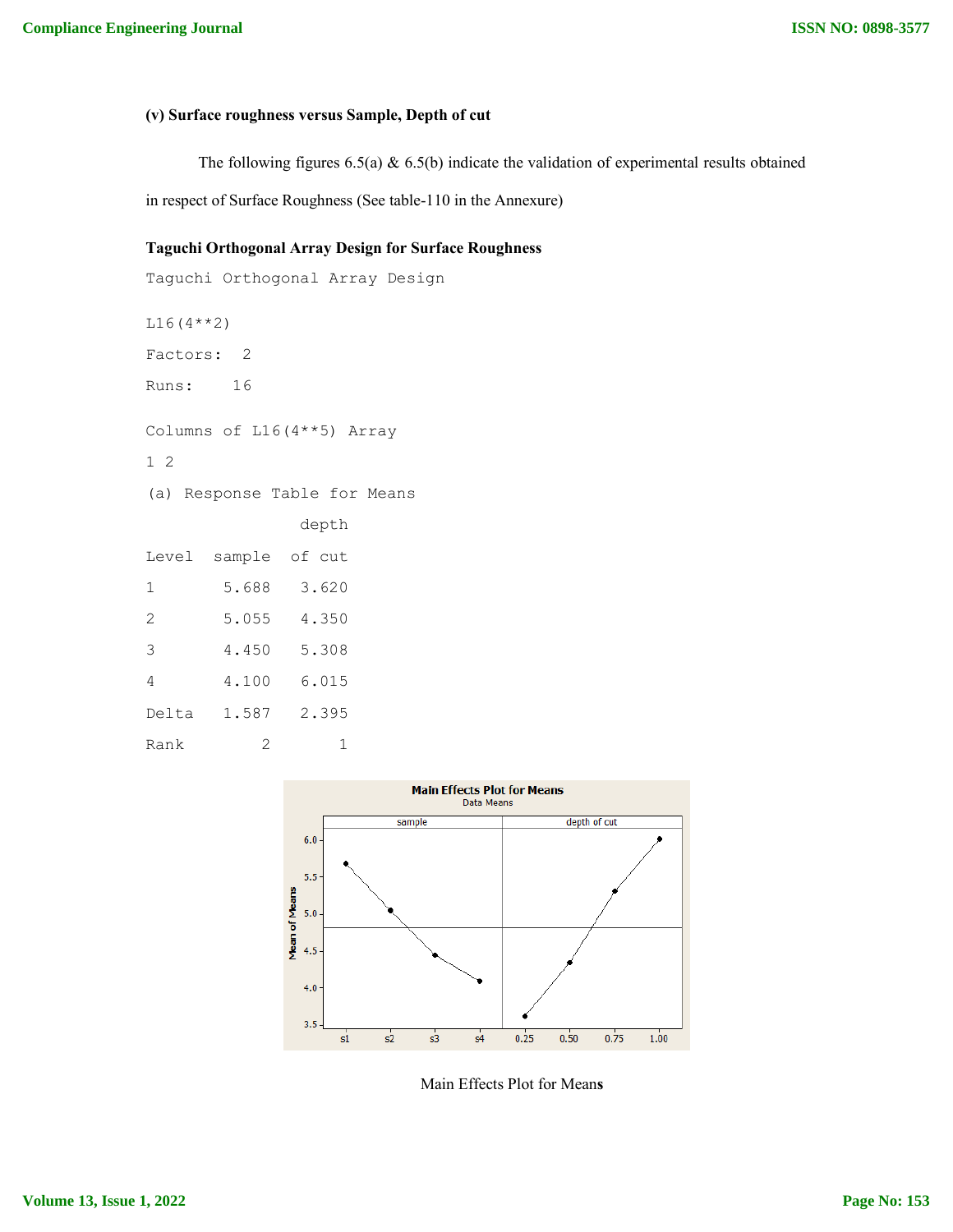(b) Response Table for Signal to Noise Ratios Smaller is better depth Level sample of cut 1 -14.90 -11.11 2 -13.91 -12.73  $3 -12.85 -14.44$ 4 -12.10 -15.48 Delta 2.79 4.37 Rank 2 1



Main Effects Plot for S/N ratio

## **Temperature versus sample, Feed rate, Depth of cut**

The variations in the Temperature have been analysed with the help of Main Effects Plots for Means and Signal-to-Noise (S/N) ratio [See above figures]. The Main Effects Plot for Means reveal that the temperature is minimum for Sample 4 (Nanoparticulate lubricant  $CuFe<sub>2</sub>O<sub>4</sub> + SAE 50$  base oil) as compared to the other three samples and hence is considered the best nanoparticulate lubricant considered for the present investigation. These results are in tune with the experimentally obtained results. Further, the results also indicate that the Feed rate, with its highest delta value and Rank 1, is the most influential factor on temperature. The Depth of cut, with its next higher delta value and Rank 2, is the second influential factor. The S/N ratios also support the results.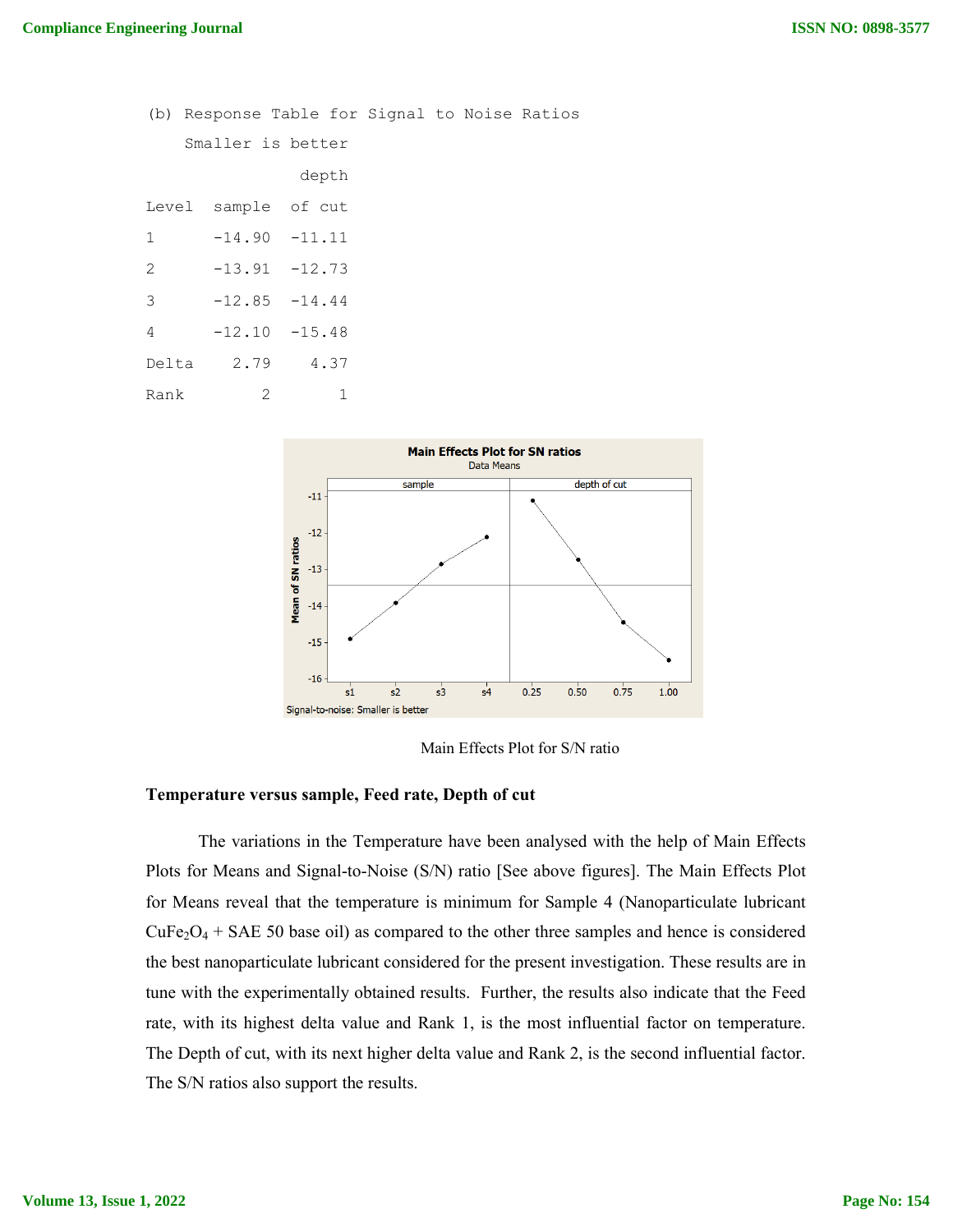## **Surface roughness versus Sample, Depth of cut**

The variations in the Surface roughness have been analysed with the help of Main Effects Plots for Means and Signal-to-Noise (S/N) ratio [See above]. The Main Effects Plot for Means reveal that the Surface roughness is minimum for Sample 4 (Nanoparticulate lubricant  $CuFe<sub>2</sub>O<sub>4</sub> + SAE 50$  base oil) as compared to the other three samples and hence is the best nanoparticulate lubricant among all those considered for the present investigation. These results are in tune with the experimentally obtained results. Further, the results also indicate that the Depth of cut, with its highest delta value and Rank 1, is the most influential factor on surface roughness. There is increase in the surface roughness with increase in the depth of cut of the work material. The Signal-to-Noise ratios also support the results.

#### **Results**

- (i) There is increase in the cutting tool temperature with the increase in any one or all the process parameters (Cutting speed, Feed and Depth of cut) with the nanoparticulate lubricants used in the present investigation.
- (ii) There is improvement in the surface finish of the work material with increase in cutting velocity with all the nanoparticulate lubricants considered for the present investigation.
- (iii) With the increase in the Depth of cut, there is decrease in surface finish with all the nanoparticulate lubricants considered for the study.
- (iv) From the experimental results, it is concluded that 0.4 wt% of Copper Ferrite nanoparticulate lubricant in SAE 50 oil has shown better performance as compared to all other lubricants considered for the present investigation.
- (v) The experimental results have been validated with  $L_{16}$  Orthogonal Array of Taguchi design. The results obtained in Taguchi technique are in tune with the obtained experimental results.

#### **References**

[1] Mao, C., Zou, H., Zhou, X., Huang, Y., Gan, H. and Zhou, Z. '*Analysis of suspension stability for nanofluid applied in minimum quantity lubricant grinding'*. The International Journal of Advanced Manufacturing Technology, 2014, 71, 2073–2081.